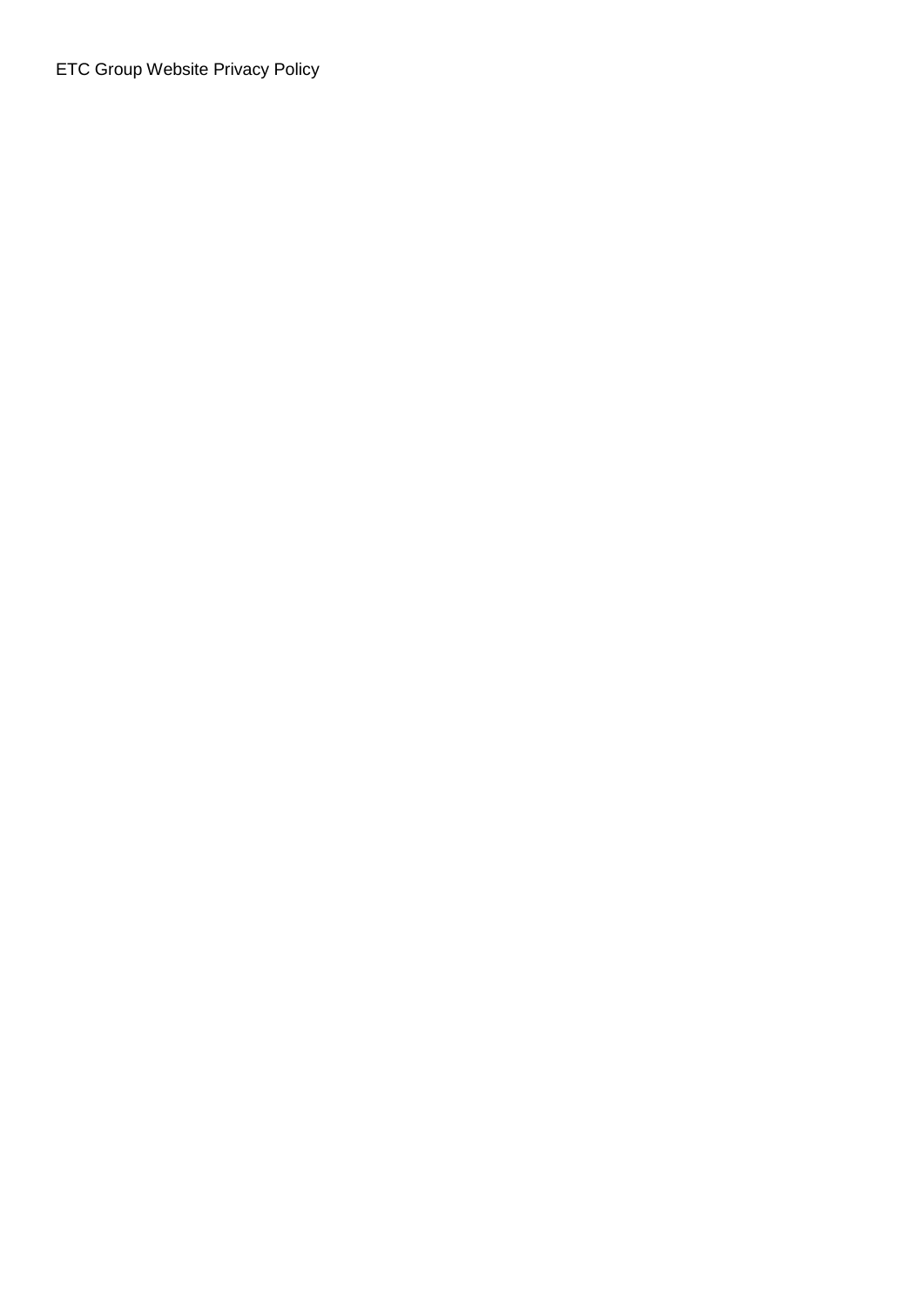# **CONTENTS**

# **CLAUSE**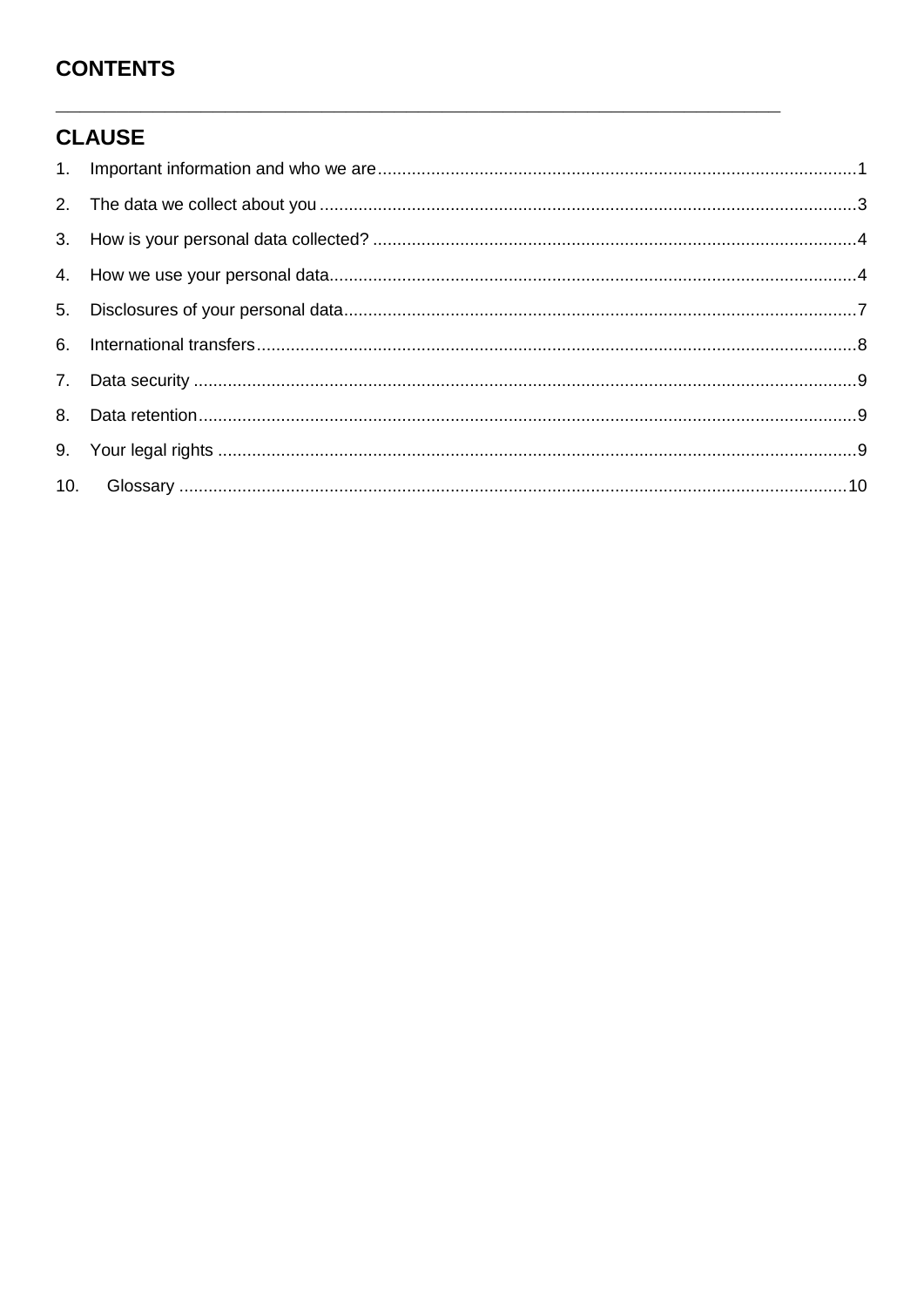## **Introduction**

Welcome to the ETC Groups's privacy notice.

ETC respects your privacy and is committed to protecting your personal data. This privacy notice will inform you as to how we look after your personal data when you visit our website (regardless of where you visit it from) and tell you about your privacy rights and how the law protects you.

Please also use the Glossary to understand the meaning of some of the terms used in this privacy notice.

- **1.** *IMPORTANT INFORMATION AND WHO WE ARE*
- **2.** *THE DATA WE COLLECT ABOUT YOU*
- **3.** *HOW IS YOUR PERSONAL DATA COLLECTED*
- **4.** *HOW WE USE YOUR PERSONAL DATA*
- **5.** *DISCLOSURES OF YOUR PERSONAL DATA*
- **6.** *INTERNATIONAL TRANSFERS*
- **7.** *DATA SECURITY*
- **8.** *DATA RETENTION*
- **9.** *YOUR LEGAL RIGHTS*
- <span id="page-2-0"></span>**10.** *GLOSSARY*

## **1. Important information and who we are**

## **Purpose of this privacy notice**

This privacy notice aims to give you information on how ETC collects and processes your personal data through your use of this website, including any data you may provide through this website when you [sign up to our newsletter, purchase a product or service or take part in a competition].

This website is not intended for children and we do not knowingly collect data relating to children.

It is important that you read this privacy notice together with any other privacy notice or fair processing notice we may provide on specific occasions when we are collecting or processing personal data about you so that you are fully aware of how and why we are using your data. This privacy notice supplements the other notices and is not intended to override them.

## **Controller**

ETC is made up of different legal entities, details of which can be found *[here](https://www.enritec.com/en/about-us/where-we-are-located/)*. This privacy notice is issued on behalf of the ETC Group so when we mention ["ETC"], "we", "us" or "our" in this privacy notice, we are referring to the relevant company in the ETC Group responsible for processing your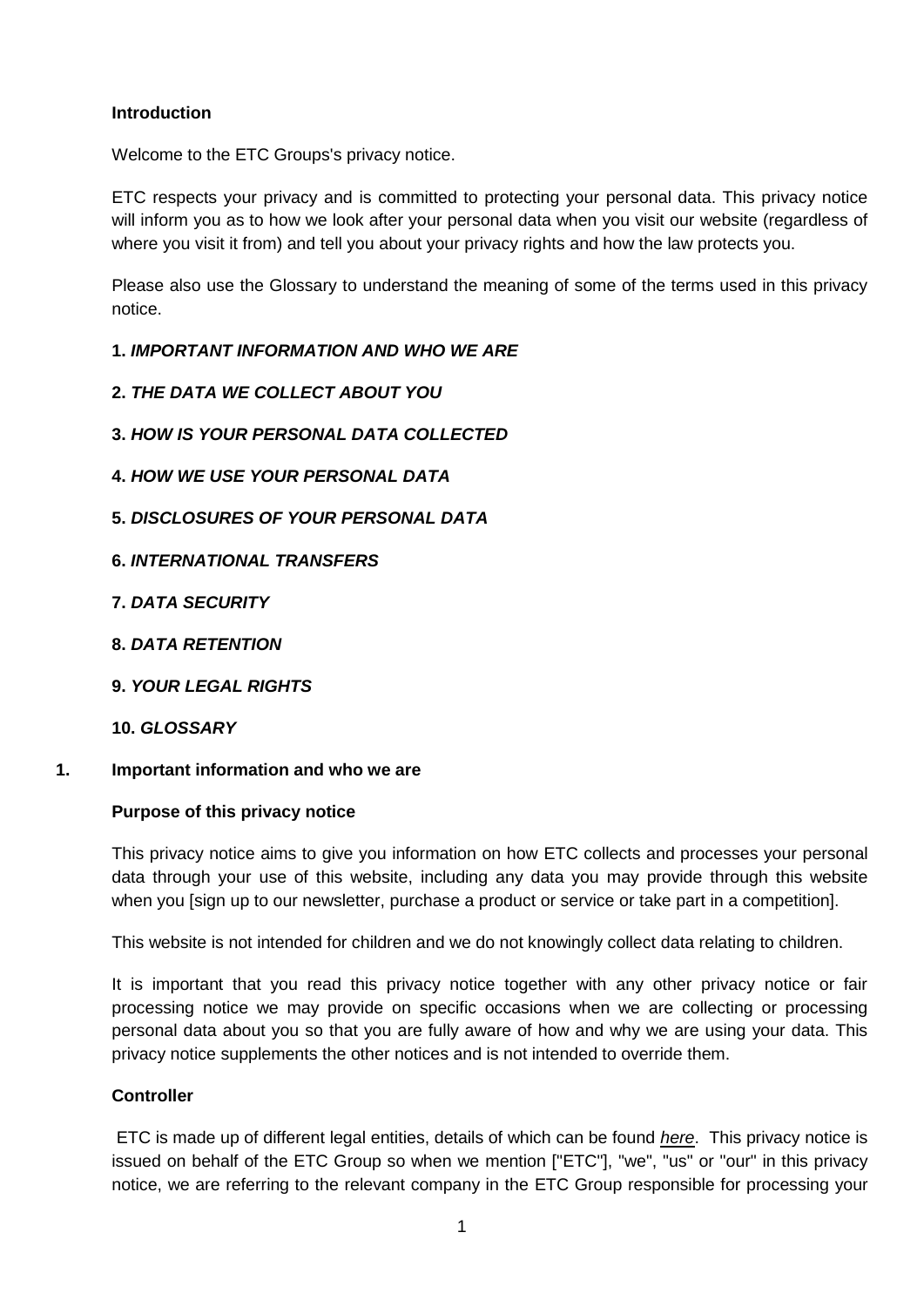data. [We will let you know which entity will be the controller for your data when you purchase a product or service with us.] Enrichment Technology Company Limited is the controller and responsible for this website.

We have appointed a data privacy manager who is responsible for overseeing questions in relation to this privacy notice. If you have any questions about this privacy notice, including any requests to exercise your legal rights, please contact the data privacy manager using the details set out below.

## <span id="page-3-0"></span>**Contact :**

Name data privacy manager: Martin Bosscher

Email address: fg@nl.enritec.com

Postal address: Planthofsweg 77, 7601 The Netherlands

Telephone number: +31 (0)546 54 55 00

Name data privacy manager: Andreas Vouß

Email address: datenschutz@de.enritec.com

Postal address: Stetternicher Staatsforst, 52409 Jülich, Germany

Telephone number: +49 (0)2461 65 0

You have the right to make a complaint at any time to the Information Commissioner's Office (ICO), the UK supervisory authority for data protection issues (www.ico.org.uk). We would, however, appreciate the chance to deal with your concerns before you approach the ICO so please contact us in the first instance.

## **Changes to the privacy notice and your duty to inform us of changes**

This version was last updated on 22 May 2018 and historic versions are archived and can be obtained by contacting us on communications@ext.enritec.com

It is important that the personal data we hold about you is accurate and current. Please keep us informed if your personal data changes during your relationship with us.

## **Third-party links**

This website may include links to third-party websites, plug-ins and applications. Clicking on those links or enabling those connections may allow third parties to collect or share data about you. We do not control these third-party websites and are not responsible for their privacy statements. When you leave our website, we encourage you to read the privacy notice of every website you visit.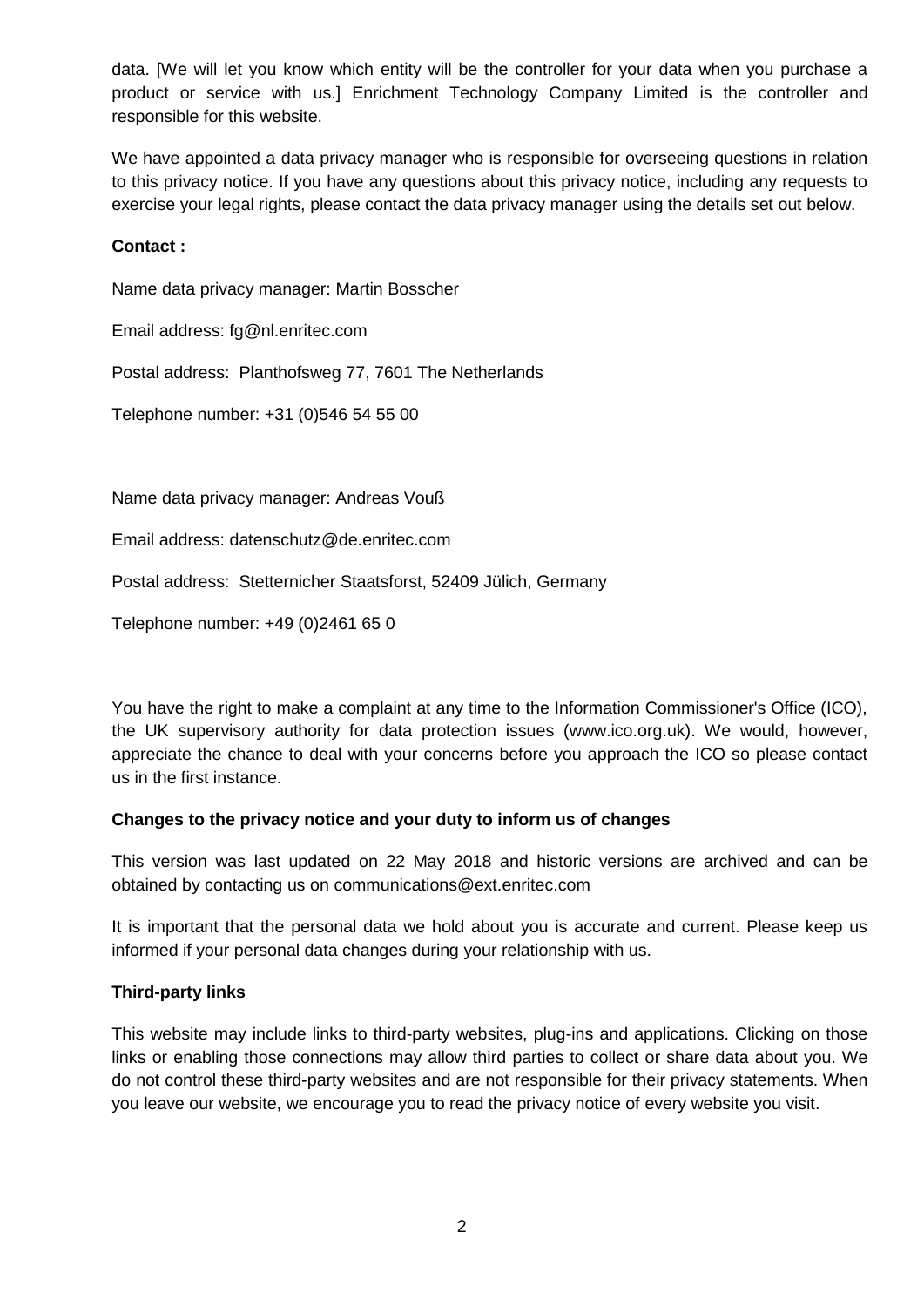## **2. The data we collect about you**

<span id="page-4-0"></span>Personal data, or personal information, means any information about an individual from which that person can be identified. It does not include data where the identity has been removed (anonymous data).

We may collect, use, store and transfer different kinds of personal data about you which we have grouped together follows:

- **Identity Data** includes first name, maiden name, last name, username or similar identifier, marital status, title, date of birth and gender.
- **Contact Data** includes billing address, delivery address, email address and telephone numbers.
- **Financial Data** includes bank account and payment card details.
- **Transaction Data** includes details about payments to and from you and other details of products and services you have purchased from us.
- **Technical Data** includes internet protocol (IP) address, your login data, browser type and version, time zone setting and location, browser plug-in types and versions, operating system and platform and other technology on the devices you use to access this website.
- **Profile Data** includes your username and password, purchases or orders made by you, your interests, preferences, feedback and survey responses.
- **Usage Data** includes information about how you use our website, products and services.
- **Marketing and Communications Data** includes [your preferences in receiving marketing from us and our third parties and your communication preferences].

We also collect, use and share **Aggregated Data** such as statistical or demographic data for any purpose. Aggregated Data may be derived from your personal data but is not considered personal data in law as this data does **not** directly or indirectly reveal your identity. For example, we may aggregate your Usage Data to calculate the percentage of users accessing a specific website feature. However, if we combine or connect Aggregated Data with your personal data so that it can directly or indirectly identify you, we treat the combined data as personal data which will be used in accordance with this privacy notice.

We do not collect any **Special Categories of Personal Data** about you (this includes details about your race or ethnicity, religious or philosophical beliefs, sex life, sexual orientation, political opinions, trade union membership, information about your health and genetic and biometric data). Nor do we collect any information about criminal convictions and offences.

## **If you fail to provide personal data**

Where we need to collect personal data by law, or under the terms of a contract we have with you and you fail to provide that data when requested, we may not be able to perform the contract we have or are trying to enter into with you (for example, to provide you with goods or services). In this case, we may have to cancel a product or service you have with us but we will notify you if this is the case at the time.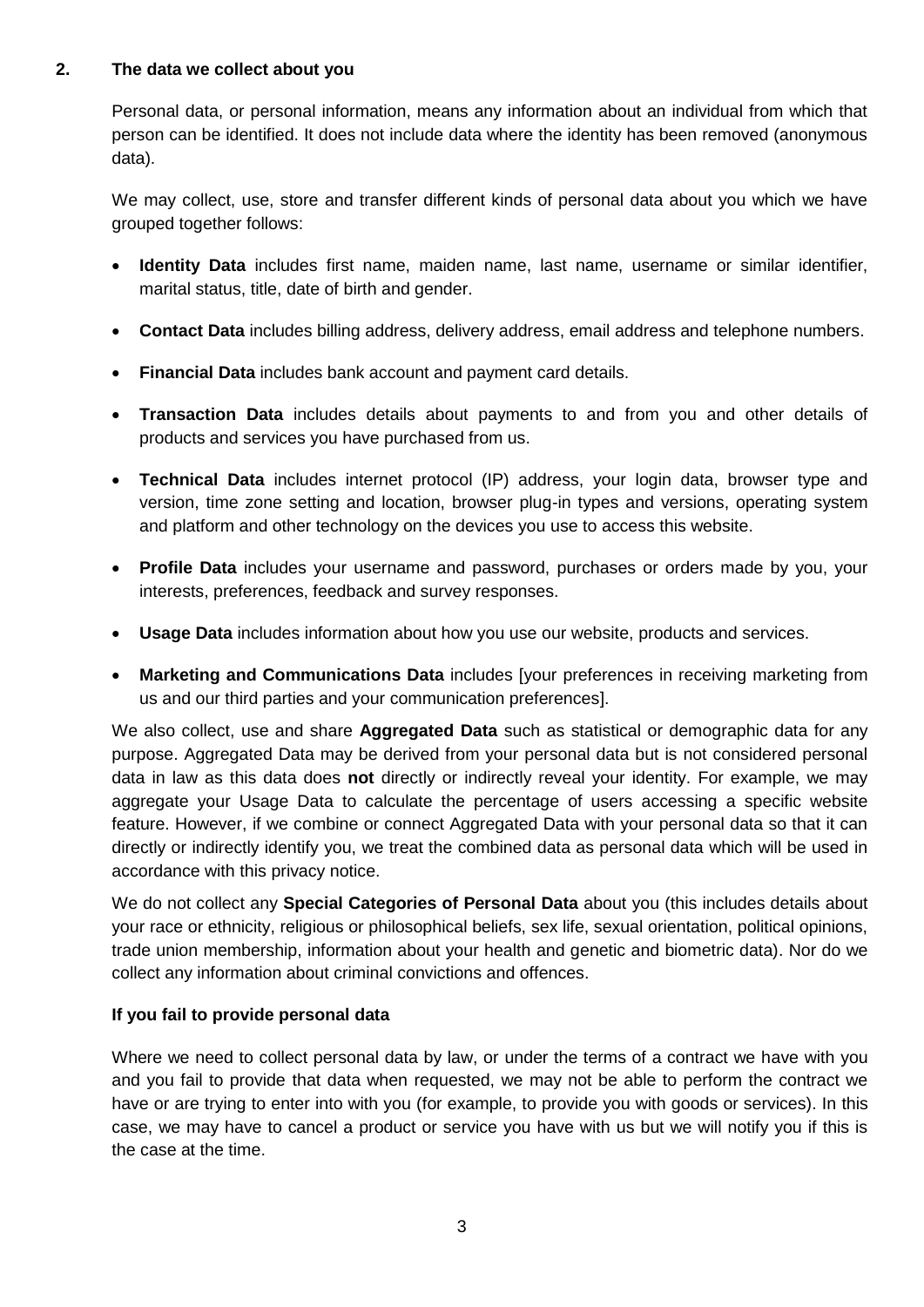## **3. How is your personal data collected?**

<span id="page-5-0"></span>We use different methods to collect data from and about you including through:

- **Direct interactions.** You may give us your Identity, Contact and Financial Data by filling in forms or by corresponding with us by post, phone, email or otherwise. This includes personal data you provide when you:
	- apply for our products or services;
	- subscribe to our service or publications;
	- request marketing to be sent to you;
	- enter a competition, promotion or survey; or
	- give us some feedback.
- **Automated technologies or interactions.** As you interact with our website, we may automatically collect Technical Data about your equipment, browsing actions and patterns. We collect this personal data by using cookies, and other similar technologies. We may also receive Technical Data about you if you visit other websites employing our cookies. Our cookie policy can be obtained by contacting us on communications@ext.enritec.com.
- **Third parties or publicly available sources.** We may receive personal data about you from various third parties [and public sources] as set out below
	- Technical Data from the following parties:
	- (a) analytics providers [such as Google based outside the EU];
	- (b) search information providers [such as Meltwater based inside the EU].
- Contact, Financial and Transaction Data from providers of technical, payment and delivery services [such Dun & Bradstreet based outside the EU].

## **4. How we use your personal data**

<span id="page-5-1"></span>We will only use your personal data when the law allows us to. Most commonly, we will use your personal data in the following circumstances:

- Where we need to perform the contract we are about to enter into or have entered into with you.
- Where it is necessary for our legitimate interests (or those of a third party) and your interests and fundamental rights do not override those interests.
- Where we need to comply with a legal or regulatory obligation.

Generally we do not rely on consent as a legal basis for processing your personal data other than in relation to sending third party direct marketing communications to you via email or text message. You have the right to withdraw consent to marketing at any time by contacting us on communications@ext.enritec.com.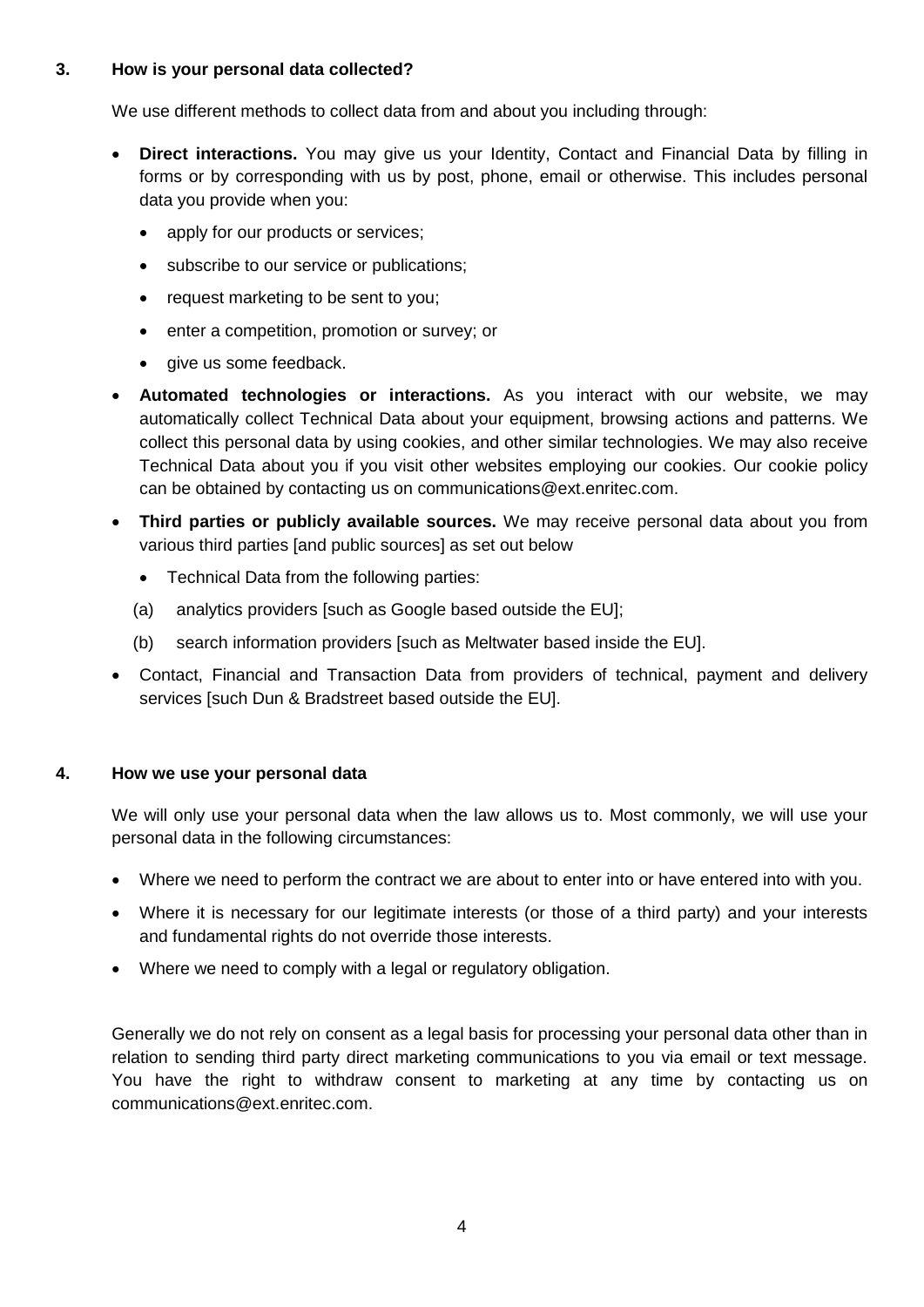## **Purposes for which we will use your personal data**

We have set out below, in a table format, a description of all the ways we plan to use your personal data, and which of the legal bases we rely on to do so. We have also identified what our legitimate interests are where appropriate.

Note that we may process your personal data for more than one lawful ground depending on the specific purpose for which we are using your data. Please on communications@ext.enritec.com if you need details about the specific legal ground we are relying on to process your personal data where more than one ground has been set out in the table below.

| <b>Purpose/Activity</b>                                                                                                                                                                                                                                                                                                                                                        | Type of data                                                                                                                                                                                                            | Lawful basis for processing including<br>basis of legitimate interest                                                                                                                                                                                                                                                                                                                                 |
|--------------------------------------------------------------------------------------------------------------------------------------------------------------------------------------------------------------------------------------------------------------------------------------------------------------------------------------------------------------------------------|-------------------------------------------------------------------------------------------------------------------------------------------------------------------------------------------------------------------------|-------------------------------------------------------------------------------------------------------------------------------------------------------------------------------------------------------------------------------------------------------------------------------------------------------------------------------------------------------------------------------------------------------|
| register<br>To<br>you<br>as<br>a<br>new<br>customer                                                                                                                                                                                                                                                                                                                            | (a) Identity<br>(b) Contact                                                                                                                                                                                             | Performance of a contract with you                                                                                                                                                                                                                                                                                                                                                                    |
| To process and deliver your order<br>including:<br>(a) Manage payments, fees and<br>charges<br>(b) Collect and recover money<br>owed to us<br>To manage our relationship with<br>you which will include:<br>(a) Notifying you about changes<br>to our terms or privacy policy<br>(b) Asking you to leave a review<br>or take a survey<br>To enable you to complete a<br>survey | (a) Identity<br>(b) Contact<br>(c) Financial<br>(d) Transaction<br>(e)<br>Marketing<br>and<br>Communications<br>(a) Identity<br>(b) Contact<br>(c) Profile<br>(d)<br>Marketing<br>and<br>Communications<br>(a) Identity | (a) Performance of a contract with you<br>(b) Necessary for our legitimate interests<br>(to recover debts due to us)<br>(a) Performance of a contract with you<br>(b) Necessary to comply with a legal<br>obligation<br>(c) Necessary for our legitimate interests<br>(to keep our records updated and to study<br>how customers use our products/services)<br>(a) Performance of a contract with you |
| To administer and protect our                                                                                                                                                                                                                                                                                                                                                  | (b) Contact<br>(c) Profile<br>(d) Usage<br>(e)<br>Marketing<br>and<br>Communications<br>(a) Identity                                                                                                                    | (b) Necessary for our legitimate interests<br>study<br>how<br>customers<br>(to<br>use<br>our<br>products/services, to develop them and<br>grow our business)<br>(a) Necessary for our legitimate interests                                                                                                                                                                                            |
| this<br>and<br>website<br>business<br>troubleshooting,<br>(including)<br>data<br>analysis,<br>testing,<br>system<br>maintenance, support,<br>reporting<br>and hosting of data)<br>deliver<br>relevant<br>website<br>To                                                                                                                                                         | (b) Contact<br>(c) Technical<br>(a) Identity                                                                                                                                                                            | (for running our business, provision of<br>administration and IT services, network<br>security, to prevent fraud and in the<br>context of a business reorganisation or<br>group restructuring exercise)<br>(b) Necessary to comply with a legal<br>obligation<br>Necessary for our legitimate interests (to                                                                                           |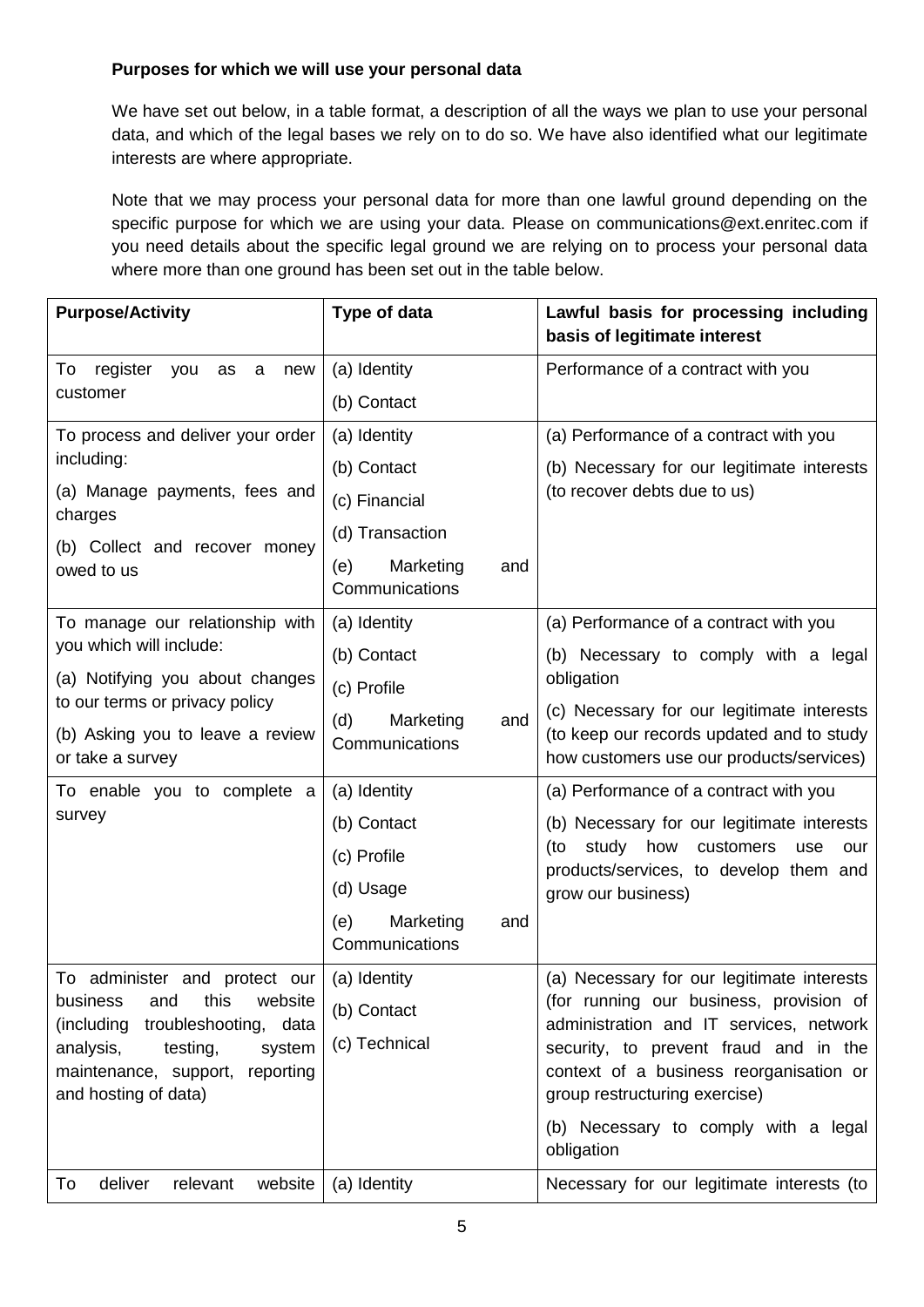| content and advertisements to<br>you and measure or understand<br>effectiveness<br>the<br>the<br>of<br>advertising we serve to you | (b) Contact<br>(c) Profile<br>(d) Usage<br>Marketing<br>(e)<br>and<br>Communications<br>(f) Technical | study<br>how<br>customers<br>use<br>our<br>products/services, to develop them, to<br>grow our business and to inform our<br>marketing strategy)                                                                         |
|------------------------------------------------------------------------------------------------------------------------------------|-------------------------------------------------------------------------------------------------------|-------------------------------------------------------------------------------------------------------------------------------------------------------------------------------------------------------------------------|
| To use data analytics to improve<br>website, products/services,<br>our<br>marketing, customer relationships<br>and experiences     | (a) Technical<br>(b) Usage                                                                            | Necessary for our legitimate interests (to<br>define types of customers for our products<br>and services, to keep our website updated<br>and relevant, to develop our business and<br>to inform our marketing strategy) |
| To<br>make<br>suggestions<br>and<br>recommendations to you about<br>goods or services that may be of<br>interest to you            | (a) Identity<br>(b) Contact<br>(c) Technical<br>(d) Usage<br>(e) Profile                              | Necessary for our legitimate interests (to<br>develop our products/services and grow<br>our business)                                                                                                                   |

## **Marketing**

We strive to provide you with choices regarding certain personal data uses, particularly around marketing and advertising. We have established the following personal data control mechanisms:

## **Promotional offers from us**

We may use your Identity, Contact, Technical, Usage and Profile Data to form a view on what we think you may want or need, or what may be of interest to you. This is how we decide which products, services and offers may be relevant for you (we call this marketing).

You will receive marketing communications from us if you have requested information from us or purchased goods or services from us and, in each case, you have not opted out of receiving that marketing.

## **Third-party marketing**

We will get your express opt-in consent before we share your personal data with any company outside the ETC group of companies for marketing purposes.

## **Opting out**

You can ask us or third parties to stop sending you marketing messages at any time by contacting us on communications@ext.enritec.com

Where you opt out of receiving these marketing messages, this will not apply to personal data provided to us as a result of a product/service purchase, warranty registration, product/service experience or other transactions.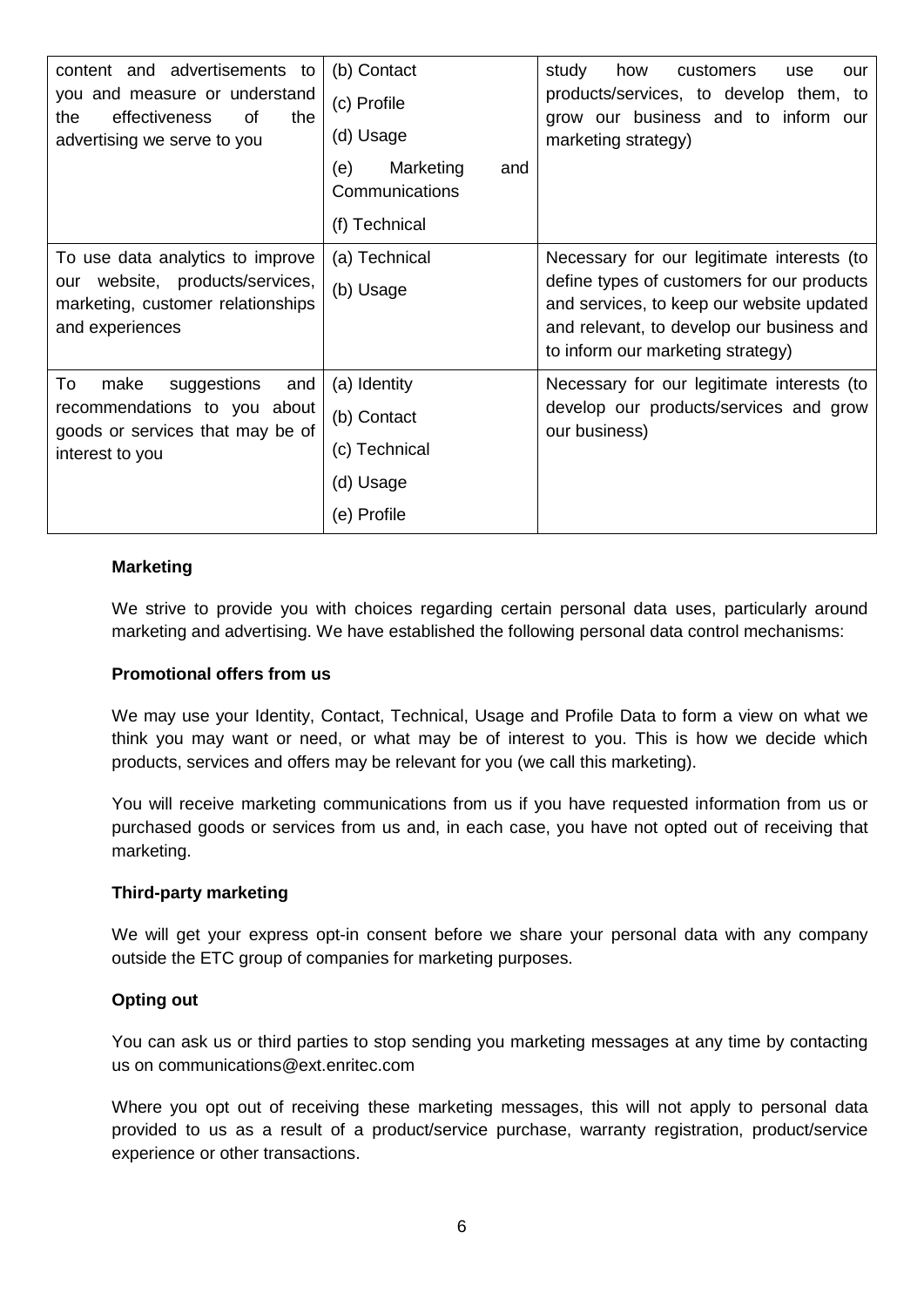# **Cookies**

You can set your browser to refuse all or some browser cookies, or to alert you when websites set or access cookies. If you disable or refuse cookies, please note that some parts of this website may become inaccessible or not function properly. More information about our cookie policy can be downloaded at https://www.enritec.com/docs/ETC\_cookie\_policy.pdf.

## **Change of purpose**

We will only use your personal data for the purposes for which we collected it, unless we reasonably consider that we need to use it for another reason and that reason is compatible with the original purpose. If you wish to get an explanation as to how the processing for the new purpose is compatible with the original purpose, please contact us on communications@ext.enritec.com

If we need to use your personal data for an unrelated purpose, we will notify you and we will explain the legal basis which allows us to do so.

Please note that we may process your personal data without your knowledge or consent, in compliance with the above rules, where this is required or permitted by law.

## **5. Disclosures of your personal data**

<span id="page-8-0"></span>We may have to share your personal data with the parties set out below for the purposes set out in the table in paragraph 4 above.

- Internal Third Parties as set out in the Glossary.
- External Third Parties as set out in the Glossary.
- Specific third parties listed in the table *paragraph 4* above
- Third parties to whom we may choose to sell, transfer, or merge parts of our business or our assets. Alternatively, we may seek to acquire other businesses or merge with them. If a change happens to our business, then the new owners may use your personal data in the same way as set out in this privacy notice.
- We require all third parties to respect the security of your personal data and to treat it in accordance with the law. We do not allow our third-party service providers to use your personal data for their own purposes and only permit them to process your personal data for specified purposes and in accordance with our instructions.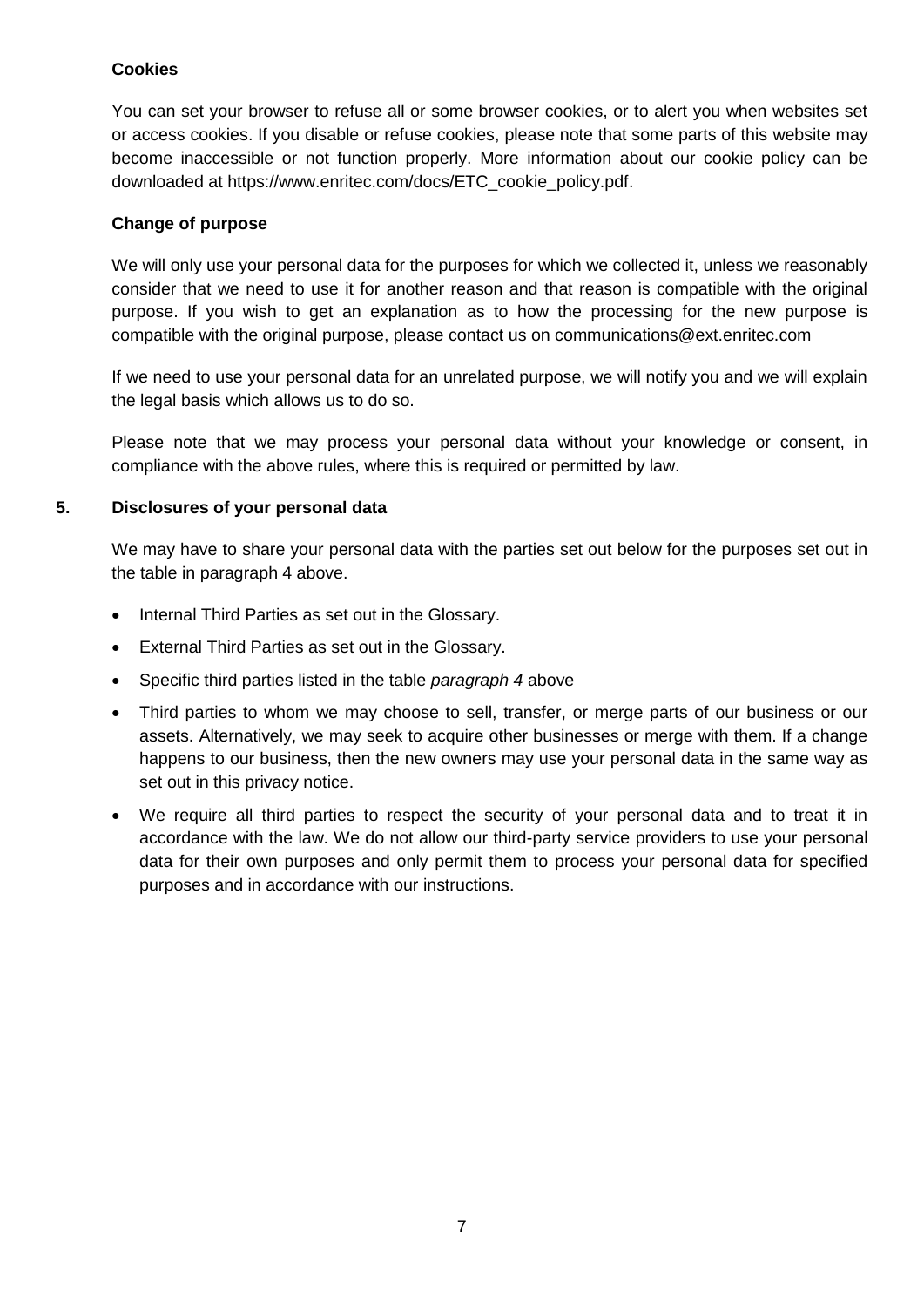## **6. International transfers**

<span id="page-9-0"></span>We share your personal data within the ETC Group. This may involve transferring your data outside the European Economic Area (**EEA**).

We ensure your personal data is protected by requiring all our group companies to follow the same rules when processing your personal data. These rules are called "binding corporate rules". For further details, see European Commission: Binding corporate rules.

Whenever we transfer your personal data out of the EEA, we ensure a similar degree of protection is afforded to it by ensuring at least one of the following safeguards is implemented:

- We will only transfer your personal data to countries that have been deemed to provide an adequate level of protection for personal data by the European Commission. For further details, see European Commission: Adequacy of the protection of personal data in non-EU countries.
- Where we use certain service providers, we may use specific contracts approved by the European Commission which give personal data the same protection it has in Europe. For further details, see European Commission: Model contracts for the transfer of personal data to third countries.
- Where we use providers based in the US, we may transfer data to them if they are part of the Privacy Shield which requires them to provide similar protection to personal data shared between the Europe and the US. For further details, see European Commission: EU-US Privacy Shield.

Please contact us on communications@ext.enritec.com if you want further information on the specific mechanism used by us when transferring your personal data out of the EEA.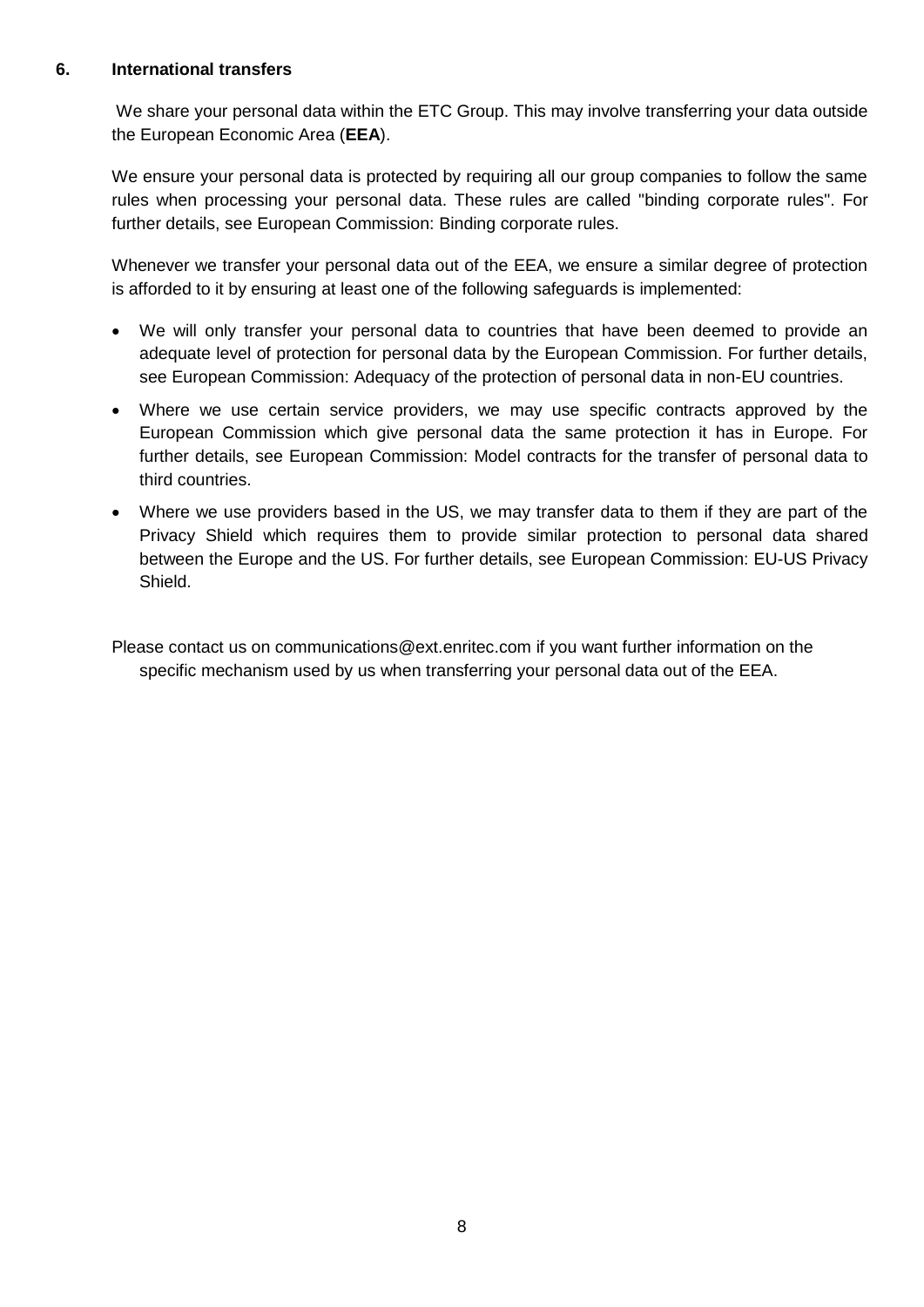## **7. Data security**

<span id="page-10-0"></span>We have put in place appropriate security measures to prevent your personal data from being accidentally lost, used or accessed in an unauthorised way, altered or disclosed. In addition, we limit access to your personal data to those employees, agents, contractors and other third parties who have a business need to know. They will only process your personal data on our instructions and they are subject to a duty of confidentiality.

We have put in place procedures to deal with any suspected personal data breach and will notify you and any applicable regulator of a breach where we are legally required to do so.

## **8. Data retention**

## <span id="page-10-1"></span>**How long will you use my personal data for?**

We will only retain your personal data for as long as necessary to fulfil the purposes we collected it for, including for the purposes of satisfying any legal, accounting, or reporting requirements.

To determine the appropriate retention period for personal data, we consider the amount, nature, and sensitivity of the personal data, the potential risk of harm from unauthorised use or disclosure of your personal data, the purposes for which we process your personal data and whether we can achieve those purposes through other means, and the applicable legal requirements.

By law we have to keep basic information about our customers (including Contact, Identity, Financial and Transaction Data) for six years after they cease being customers for tax purposes.

In some circumstances you can ask us to delete your data: see *Request erasure* below for further information.

In some circumstances we may anonymise your personal data (so that it can no longer be associated with you) for research or statistical purposes in which case we may use this information indefinitely without further notice to you.

## **9. Your legal rights**

<span id="page-10-2"></span>Under certain circumstances, you have rights under data protection laws in relation to your personal data.

- *Request access to your personal data*.
- *Request correction of your personal data*.
- *Request erasure of your personal data*.
- *Object to processing of your personal data*.
- *Request restriction of processing your personal data*.
- *Request transfer of your personal data*.
- *Right to withdraw consent*.
- If you wish to exercise any of the rights set out above, please contact us on communications@ext.enritec.com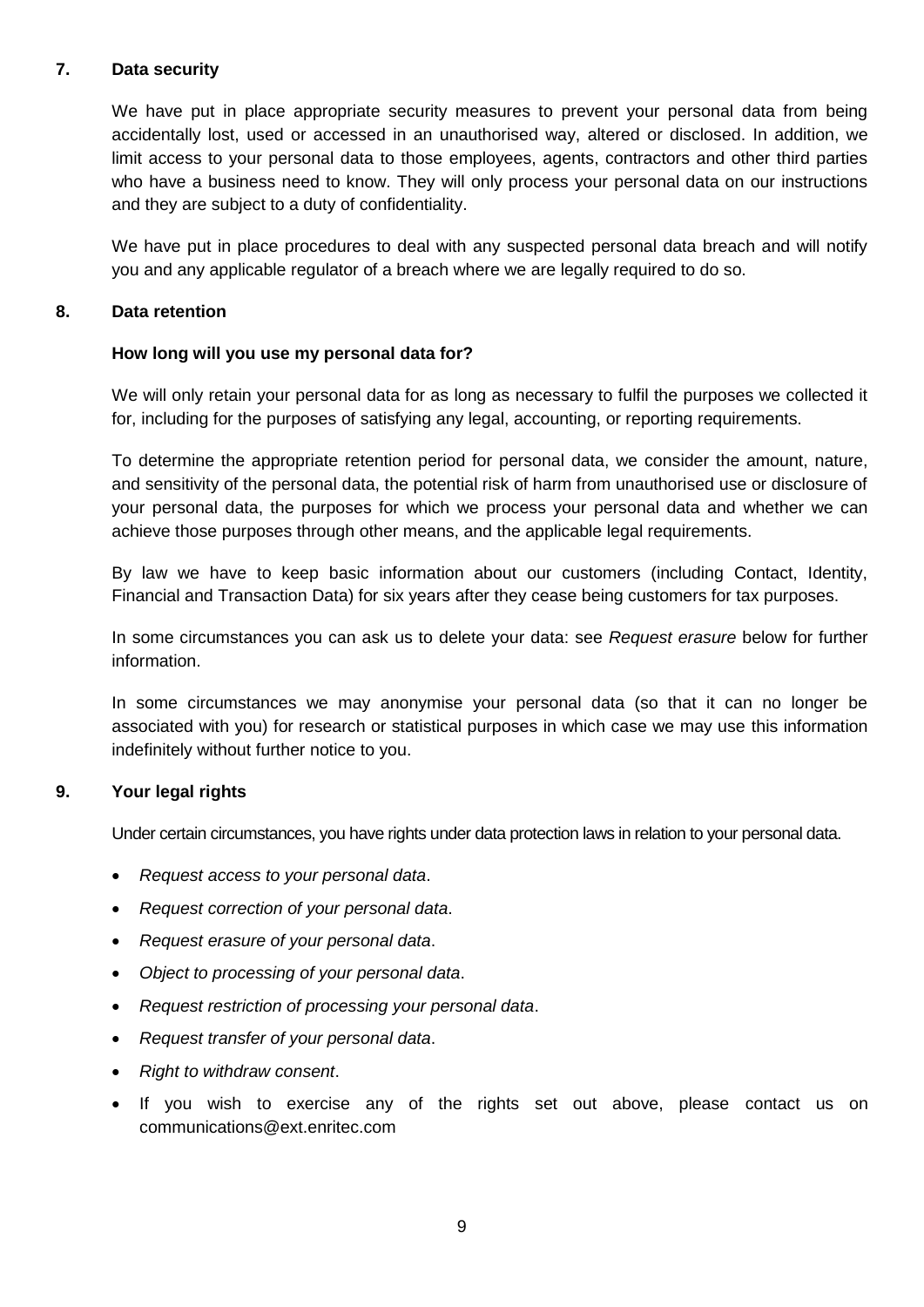## **No fee usually required**

You will not have to pay a fee to access your personal data (or to exercise any of the other rights). However, we may charge a reasonable fee if your request is clearly unfounded, repetitive or excessive. Alternatively, we may refuse to comply with your request in these circumstances.

## **What we may need from you**

We may need to request specific information from you to help us confirm your identity and ensure your right to access your personal data (or to exercise any of your other rights). This is a security measure to ensure that personal data is not disclosed to any person who has no right to receive it. We may also contact you to ask you for further information in relation to your request to speed up our response.

## **Time limit to respond**

We try to respond to all legitimate requests within one month. Occasionally it may take us longer than a month if your request is particularly complex or you have made a number of requests. In this case, we will notify you and keep you updated.

## **10. Glossary**

## <span id="page-11-0"></span>**LAWFUL BASIS**

**Legitimate Interest** means the interest of our business in conducting and managing our business to enable us to give you the best service/product and the best and most secure experience. We make sure we consider and balance any potential impact on you (both positive and negative) and your rights before we process your personal data for our legitimate interests. We do not use your personal data for activities where our interests are overridden by the impact on you (unless we have your consent or are otherwise required or permitted to by law). You can obtain further information about how we assess our legitimate interests against any potential impact on you in respect of specific activities by [contacting](#page-3-0) us on communications@ext.enritec.com

**Performance of Contract** means processing your data where it is necessary for the performance of a contract to which you are a party or to take steps at your request before entering into such a contract.

**Comply with a legal or regulatory obligation** means processing your personal data where it is necessary for compliance with a legal or regulatory obligation that we are subject to.

## **THIRD PARTIES**

## **Internal Third Parties**

Other companies in the ETC Group acting as joint controllers or processors and who are based in the UK, Germany, the Netherlands, France and the US and provide IT and system administration services and undertake leadership reporting.

## **External Third Parties**